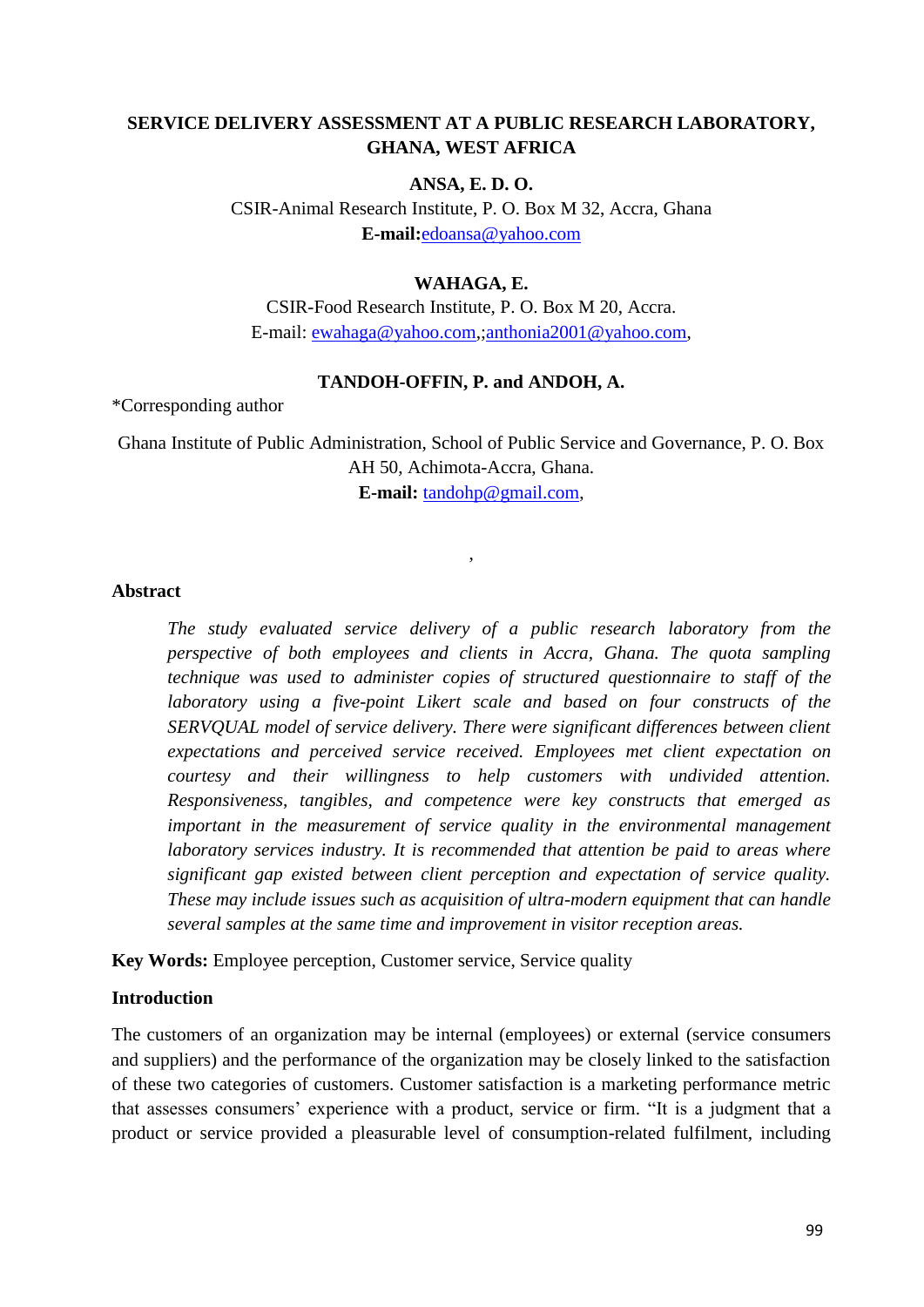levels of under or over-fulfilment..." (Oliver, 1997). Studies have shown that low productivity is a direct result of low job satisfaction and low motivation, poor communication between management, supervisors, and employees. The same study also found a correlation between declining corporate citizenship among employees and productivity (Appelbaum et al., 2005). Satisfied service recipients on the other hand may bring in more new customers, thus expanding the client base of the organization.

Several models in the literature suggest a link between customer satisfaction and profitability. Key among them are the Service-Profit Chain model (Heskett, Sasser Jr., & Schlesinger, 1997; Kamakura, Mittal, De Rosa & Mazzon, 2002) which suggests that employee satisfaction leads to customer satisfaction, leading to profitability, the Return on Quality model (Gustafsson and Johnson, 2002; Rust, Moorman & Dickson, 2002), which argues that improvements in quality would lead to improved customer satisfaction, leading to higher levels of customer loyalty and eventually greater profitability. A third model, the Self-Service model (Anitsal and Schumann, 2007), introduces the component of the external customer being part of the service delivery process in a self-service situation. Other customer satisfaction models include the American Customer Satisfaction Index model (ACSI) which measures the quality of goods and services as experienced by a consumer (Anderson and Fornell, 2000) and the Service Quality (Servqual) model which is developed to measure service quality and describes service quality as a "form of attitude, related but not equivalent to satisfaction and results from a comparison of expectations with perceptions of performance" (Parasuraman, Berry and Zeithaml, 1991). The Servqual model is most useful in applying to services rendered by a public organization as it measures the service quality in a simple and easy manner and yet separates the measures of the service quality into different components that enable the study to identify the extent of contribution or importance of various measures to the overall assessment of service quality. The Servqual model is a multiple item scale measuring consumer perceptions of service quality based on five quality dimensions, notably empathy, assurance, tangibles, responsiveness, and reliability (Smith, 1995). It defines perceived service quality as the degree and direction of discrepancy between customer expectations and perceptions and "perceived service quality" is differentiated from satisfaction based on different measures of expectation (Parasuraman et al., 1991).

Rising populations coupled with dwindling scarce resources in developing countries like Ghana is making it imperative for the public sector to operate in a more cost-effective and responsive way in its delivery of services. In spite of this drive, public sector institutions still lag way behind the private sector in the efficiency of delivery of services (Andrews, Beynon, & McDermott, 2016). Public sector institutions on the other hand are mandated to serve the public interest and to ensure the welfare of citizens but the discharge of such a mandate may not be cost effective as opposed to the private sector where the motivation is to make profit at all cost. The Servqual model therefore can provide an assessment of which measures of service quality are important in the delivery of particular types of services in a public sector institution.

Five Servqual scale dimensions: Reliability (ability to ensure reliable, proper service), Tangibles (physical facilities, infrastructure, equipment, appearance and personnel), Responsiveness (willingness to help customers and provide prompt service), Assurance (knowledge and courtesy of employees and their ability to inspire trust and confidence) and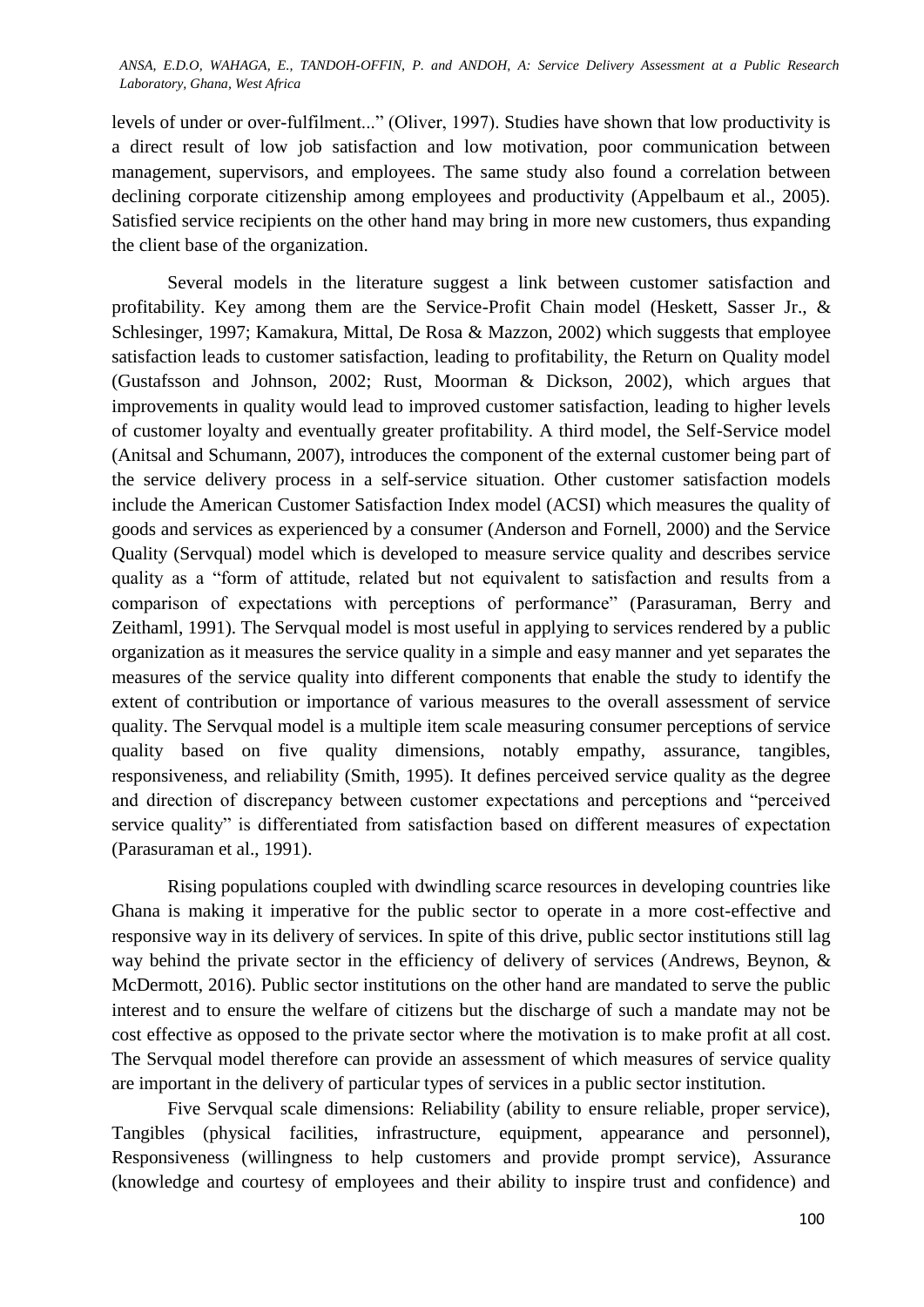Empathy (care for the client, attention to individual clients, individualization of service) had been tested in the banking, credit cards and in telecommunication services using a 22-item instrument on a seven-point Likert scale (Parasuraman et al., 1991; Parasuraman, Zeithaml & Berry, 1988). It has since been adapted for the evaluation of service quality in various industries, including medical services (Babakus, & Mangold, 1992), higher education services (Zafiropoulos and Vrana, 2008) and public services (Nowacki, 2005; Kim, 2007). Few studies however have assessed the importance of these dimensions of the Servqual model in a public research institution that offers commercial laboratory services in water quality analysis.

CSIR-Water Research Institute (WRI) in Accra, Ghanais a public institution that provides commercial services on its research output and offers laboratory services on analysis of water quality to the public on commercial basis. In assessing citizen satisfaction with the provision of public services in Korea, Kim (2007) examined the association between multiple dimensions of service quality as espoused by Servqual noting that only reliability, responsiveness and tangibles contributed significantly to overall satisfaction in rendering public services. WRI however being a research institution is expected to offer a high degree of assurance to the public, particularly in the quality of its scientific assessments of water samples. This study would therefore include the construct of ‗Assurance' in addition to the three mentioned above (reliability, responsiveness, and tangibles) in the testing of service quality at WRI using SERVQUAL.

The objectives of the study therefore would be to evaluate employee perception on the service delivery of CSIR WRI, Accra, Ghana and how this can be improved, assessed customer (external) satisfaction of the services rendered by CSIR WRI and to determine which constructs are important in the assessment of customer satisfaction in a scientific research institution offering water quality assessment services.

This paper seeks to test the following hypotheses:

H1: Employees of CSIR WRI (internal customers) are satisfied with the quality of their own service delivery.

H2: External customers are not satisfied with the service delivery of CSIR WRI employees.

H3: The competence of a research institution such as CSIR WRI is a major factor attracting external customers to the institution for commercial transaction.

### **Research Method**

### **Sampling and Questionnaire Design**

To test hypothesis H1, the quota sampling technique was used. To develop these quotas, the relevant control characteristics of the respondents (staff of WRI) were listed and its distribution in the target population determined. A characteristic of the target population taken into consideration were the proportion of scientists to technicians. Sample elements within each quota were selected based on convenience. Data collection was done using copies of questionnaireas a measurement tool, and this was self - administered by staff of WRI. WRI has one hundred and eighty (180) employees categorized as Junior Staff, Senior Staff, Senior Members (technical) and Senior Members (non-technical). Technical staff of WRI comprising scientists and technicians currently stand at seventy-two (72) in all its three stations in Accra, Akosombo and Tamale. Technical staff at Accra and Akosombo stations where this research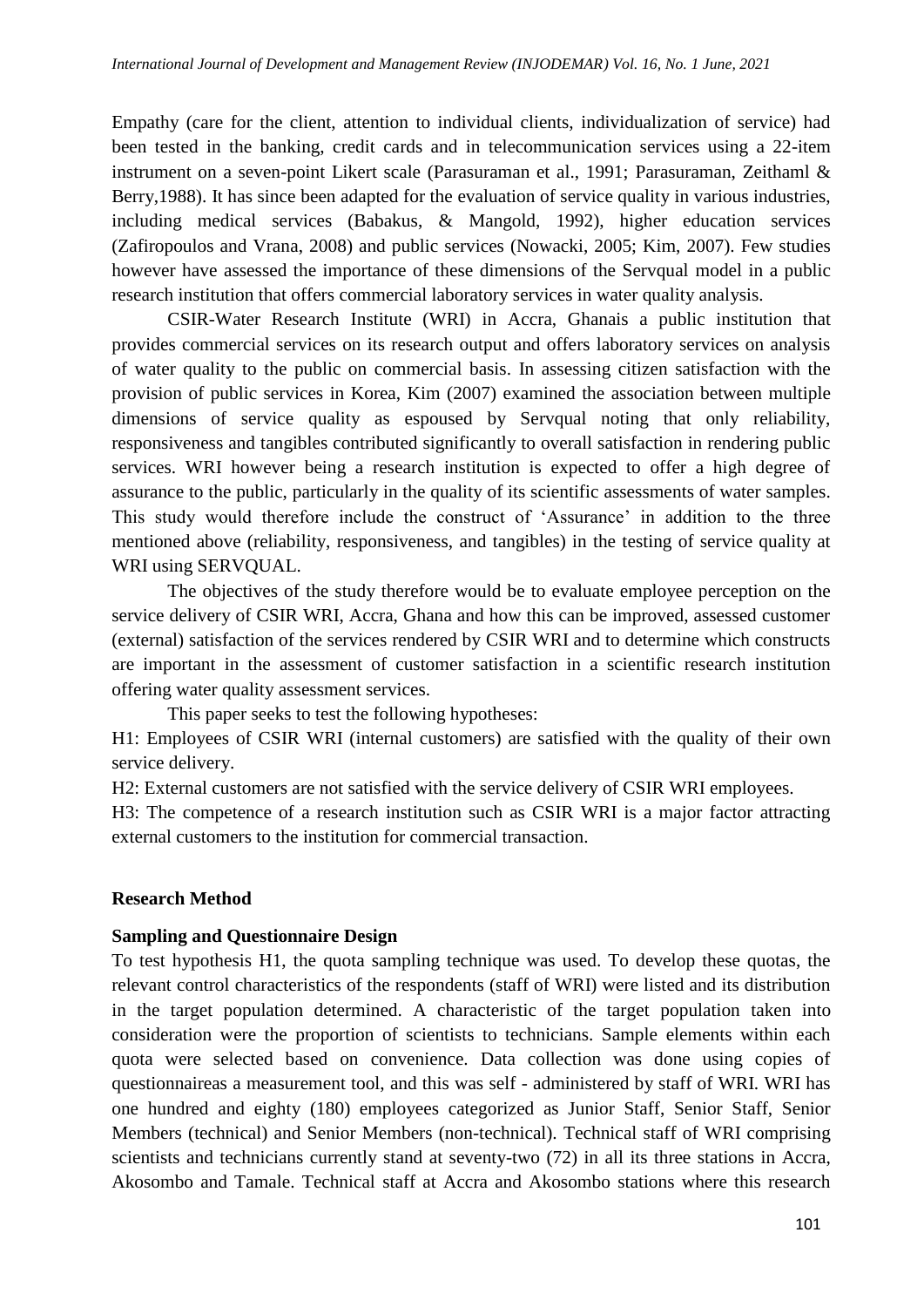took place stands at sixty-five. The study targeted these sixty-five (65) technical staff of WRI who form the core of its mandate. Some questions on the questionnaire were repeated in different ways to improve the quality of the survey. Responses from the questionnaire generated data needed for answering the research questions and all data indicated in the study were obtained by means of questionnaire.

To address hypotheses H2 and H3, the study employed random sampling technique for the administration of questionnaire to sixty (60) external clients or customers of WRI receiving and paying for services at the laboratories of the WRI. Data collection was done using copies of questionnaire and this was self - administered by the clients of WRI. The questionnaire assessed the expectation and perception of the services of WRI using the SERVQUAL model. Twentyfour (24) measures of four constructs of the SERVQUAL model, namely tangibles, reliability, responsiveness, and assurance (Parasuraman, Berry and Zeithaml, 1991) were employed. Twelve (12) measures focused on expectations of clients based on the four constructs while the other twelve (12) focused on their perception. The twenty-four measures were assessed on a five-point Likert scale ranging from 1 (strongly disagree) to 5 (strongly agree). The mid-scale comprised of a neutral response (don't know or not sure) (Levesque and McDougall, 1996; Amin, Isa and Fontaine, 2011). The reliability of customer satisfaction indicators was tested by the Cronbach's coefficient ( $\alpha$ ). Validity testing was done by assessing the measures or indicators using standardized factor loadings.

# **Ethical Considerations**

In the study, the confidentiality of respondents was assured during the administration of the questionnaire. Additionally, respondents were given the option to opt out of the survey if they so desired. Respondents were politely approached, and the survey explained to them in a language they understand. A consent form detailing the above-mentioned issues and why the study is being conducted was signed by each respondent.

#### **Data Analysis**

The analysis of the data included the use of some descriptive statistics of the demographics of respondents as well as some of their responses. The chi-square test was used to compare the responses among staff of WRI. T-test was used to compare expectations and perception of external clients or customers of WRI. Cronbach's coefficient, α was used to test the reliability of the measures of satisfaction. When  $\alpha$  is more than 0.7, measures of satisfaction were deemed to be good. Validity testing, done by using standardized factor loadings is deemed to be good when it exceeds the recommended value of 0.5 (Kaiser, 1960). Factor analysis conducted, using the principal component analysis approach were rotated using Oblimin Kaiser normalization as constructs are known to have a relationship (Parasuraman, Berry and Zeithaml, 1991). All these analyses were done using Statistical Packages for Social Scientists (SPSS) version 21.0.

#### **Results**

#### **Demography of Internal and External Customers of WRI**

Copies of the questionnaire were administered to the sixty-five (65) internal customers or technical staff (Scientists and Technicians) of WRI based in Accra and Akosombo and fifty-six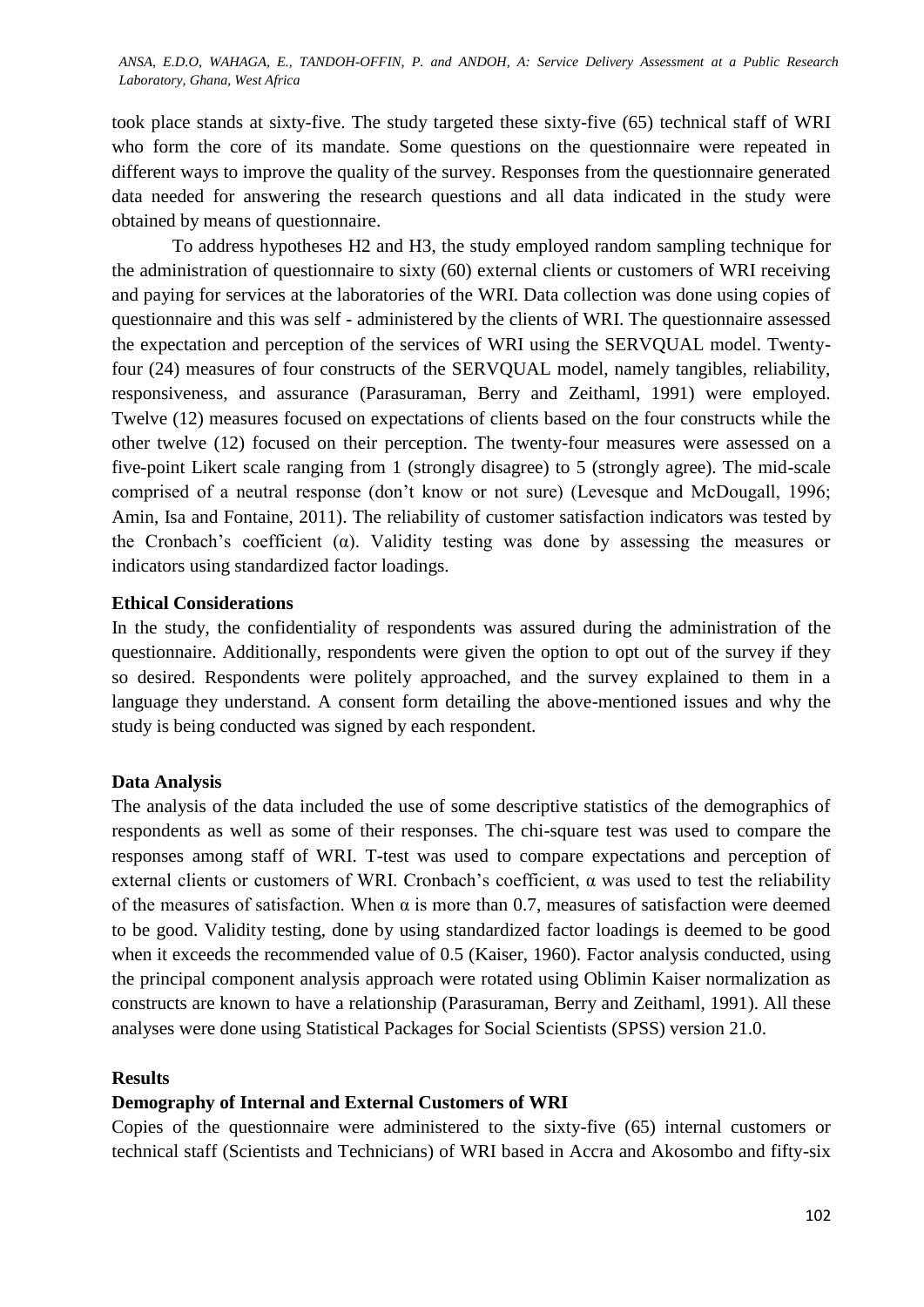(56) respondents (86.2%) obliged. All the technical divisions of WRI were represented in the sample (Table 1).

|                         | <b>Scientists</b> | <b>Senior</b><br><b>Scientists</b> | <b>Technicians</b> | <b>Total</b>   | (%)  |  |  |
|-------------------------|-------------------|------------------------------------|--------------------|----------------|------|--|--|
| <b>Station</b>          |                   |                                    |                    |                |      |  |  |
| Akosombo                | $\overline{2}$    | $\mathbf{1}$                       | 9                  | 12             | 21.4 |  |  |
| Accra                   | 14                | 9                                  | 21                 | 44             | 78.6 |  |  |
| <b>Total</b>            | 16                | 10                                 | 30                 | 56             |      |  |  |
| <b>Division</b>         |                   |                                    |                    |                |      |  |  |
| <b>GWD</b>              | 5                 | $\mathbf{1}$                       | $\overline{4}$     | 10             | 17.9 |  |  |
| <b>EBHD</b>             | $\overline{4}$    | 3                                  | 6                  | 13             | 23.2 |  |  |
| <b>ECSED</b>            | $\overline{4}$    | 3                                  | 13                 | 20             | 35.7 |  |  |
| <b>SWD</b>              | $\mathbf{1}$      | 3                                  | $\overline{2}$     | 6              | 10.7 |  |  |
| FAD                     | $\overline{2}$    | $\overline{0}$                     | 5                  | $\overline{7}$ | 12.5 |  |  |
| <b>Total</b>            | 16                | 10                                 | 30                 | 56             |      |  |  |
| No. of years on the job |                   |                                    |                    |                |      |  |  |
| 0-5 Years               | 9                 | $\overline{0}$                     | 10                 | 19             | 33.9 |  |  |
| 6-10 Years              | $\overline{4}$    | $\overline{0}$                     | 11                 | 15             | 26.8 |  |  |
| 11-15 Years             | $\overline{2}$    | $\overline{2}$                     | $\overline{2}$     | 6              | 10.7 |  |  |
| 16-20 Years             | $\boldsymbol{0}$  | $\overline{2}$                     | $\boldsymbol{0}$   | $\overline{2}$ | 3.6  |  |  |
| Over 20 Years           | $\mathbf{1}$      | 6                                  | $\tau$             | 14             | 25.0 |  |  |
| <b>Total</b>            | 16                | 10                                 | 30                 | 56             |      |  |  |
| Percentage              | 28.6              | 17.9                               | 53.4               |                |      |  |  |

# **Table 1: Characteristics of Staff of WRI who Participated in the Survey**

**Source:** Field Survey, 2018

The technical staff sampled comprised of 29% Scientists, 18% Senior Scientists (comprising of Senior Research Scientists and Principal Research Scientists) and 53% Technicians. The study also targeted sixty (60) external customers of WRI and these respondents were those who come for analysis of water samples from either the microbiology laboratory of the Environmental Biology and Health Division or the laboratories of the Environmental Chemistry and Sanitation Engineering Division or both. Out of the sixty (60) respondents targeted, forty-two (42)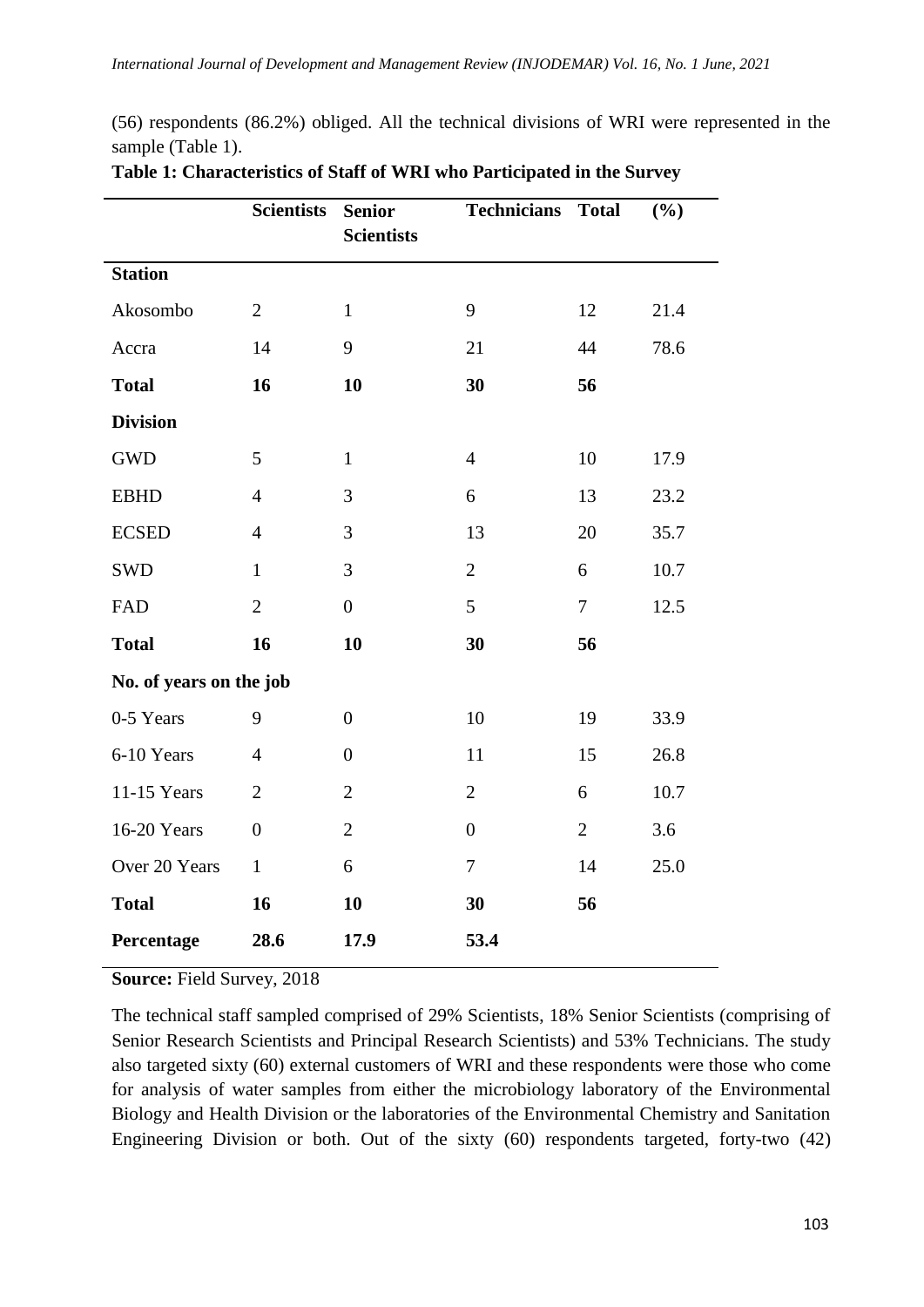questionnaires (70%) were retrieved. The forty-two (42) respondents consisted of twenty-eight (28) males (66.7%) and fourteen (14) females (33.3%) (Table 2).

| Age                        | <b>Sex</b>     |                | <b>Total</b>   | Percentage |
|----------------------------|----------------|----------------|----------------|------------|
|                            | <b>Male</b>    | Female         |                | $(\%)$     |
| Below 30 years             | 5              | 5              | 10             | 23.8       |
| 30 - 49 years              | 14             | 6              | 20             | 47.6       |
| 40 - 49 years              | $\overline{4}$ | $\overline{0}$ | $\overline{4}$ | 9.5        |
| 50 years and above         | $\overline{4}$ | $\mathbf{1}$   | 5              | 11.9       |
| No response                | 1              | $\overline{2}$ | 3              | 7.1        |
| <b>Total</b>               | 28             | 14             | 42             |            |
| Percentage (%)             | 66.7           | 33.3           |                |            |
| Occupation                 |                |                |                |            |
| Student                    | $\overline{0}$ | $\mathbf{1}$   | $\mathbf{1}$   | 2.4        |
| Government employee        | $\overline{2}$ | $\overline{2}$ | $\overline{4}$ | 9.5        |
| Private sector employee    | 18             | 10             | 28             | 66.7       |
| Self-employed              | $\overline{4}$ | $\overline{0}$ | $\overline{4}$ | 9.5        |
| Others                     | 3              | $\overline{0}$ | 3              | 7.1        |
| No response                | $\mathbf{1}$   | $\mathbf{1}$   | $\overline{2}$ | 4.8        |
| <b>Total</b>               | 28             | 14             | 42             |            |
| Percentage (%)             | 66.7           | 33.3           |                |            |
| <b>Education</b>           |                |                |                |            |
| SHS graduate               | 3              | $\overline{0}$ | 3              | 7.1        |
| University graduate        | 13             | 11             | 24             | 57.1       |
| Postgraduate degree holder | 9              | $\overline{2}$ | 11             | 26.2       |
| Others                     | $\mathbf{1}$   | $\overline{0}$ | $\mathbf{1}$   | 2.4        |
| No response                | $\overline{2}$ | 1              | 3              | 7.1        |
| <b>Total</b>               | 28             | 14             | 42             |            |
| Percentage (%)             | 66.7           | 33.3           |                |            |

# **Table 2: Characteristics of the Sampled Customers of WRI**

**Source:** Field Survey, 2018

# **Perception and Expectations of Internal Customers (CSIR-WRI Employees) on Service Delivery**

The staff of WRI are equally split (27-27) on whether they are satisfied with the way income generating services are rendered (Table 3).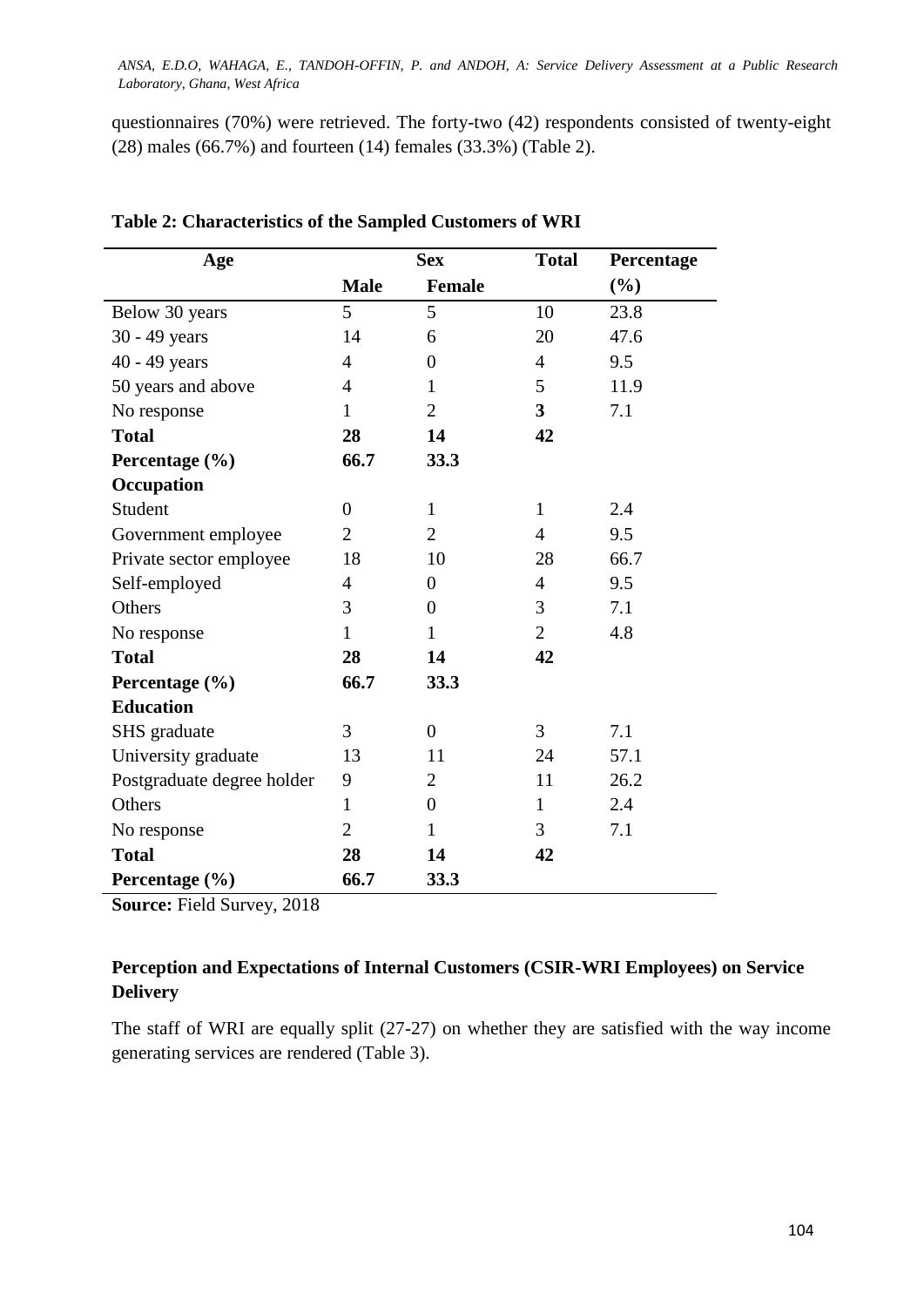| <b>Satisfied</b>                            | SCI*             | S.SCI*           | <b>TECHS*</b>  | <b>Totals</b>  | (%)   |  |
|---------------------------------------------|------------------|------------------|----------------|----------------|-------|--|
| Working tools adequate                      | $\mathbf{1}$     | $\overline{0}$   | $\overline{0}$ | $\mathbf{1}$   | 3.7   |  |
| Clients are satisfied                       | $\overline{4}$   | $\mathbf{1}$     | $\overline{4}$ | 9              | 33.3  |  |
| Timely delivery of service                  | $\mathbf{1}$     | $\overline{0}$   | 7              | 8              | 29.6  |  |
| Delivers high quality service               | $\mathbf{1}$     | $\mathbf{1}$     | $\overline{2}$ | $\overline{4}$ | 14.8  |  |
| Delivers high quality and timely<br>service | $\boldsymbol{0}$ | $\mathbf{1}$     | $\mathbf{1}$   | $\overline{2}$ | 7.4   |  |
| No response                                 | $\mathbf{1}$     |                  | $\mathbf{2}$   | 3              | 11.1  |  |
| <b>Total</b>                                | 8                | 3                | 16             | 27             | 100.0 |  |
| Percentage (%)                              | 29.6             | 11.1             | 59.3           | 100.0          |       |  |
| Not satisfied                               |                  |                  |                |                |       |  |
| Working tools inadequate                    | $\theta$         | $\mathbf{1}$     | $\overline{2}$ | 3              | 11.1  |  |
| Delays in service delivery                  | 5                | $\mathbf{1}$     | 7              | 13             | 48.1  |  |
| Delays from finance division                | $\overline{2}$   | 3                | 3              | 8              | 29.6  |  |
| Workplace not properly furnished            | $\mathbf{1}$     | $\boldsymbol{0}$ | $\mathbf{1}$   | $\overline{2}$ | 7.4   |  |
| No response                                 |                  | $\mathbf{1}$     |                | $\mathbf{1}$   | 3.7   |  |
| <b>Total</b>                                | 8                | 6                | 13             | 27             | 100.0 |  |
| Percentage (%)                              | 29.6             | 22.2             | 48.1           | 100.0          |       |  |
| <b>Expectations for service improvement</b> |                  |                  |                |                |       |  |
| Staff training in customer care             | $\overline{2}$   | $\boldsymbol{0}$ | $\bf{l}$       | 3              | 5.4   |  |
| Provision of modern equipment               | 4                | 3                | 8              | 15             | 27.0  |  |
| Better supervision                          | 1                | 1                | 1              | 3              | 5.4   |  |
| Bigger working space                        | 0                | 0                | 3              | 3              | 5.4   |  |
| Increase remuneration of staff              | 1                | 2                | $\mathbf{2}$   | 5              | 8.5   |  |
| Increase staff strength                     | 1                | $\boldsymbol{0}$ | $\overline{2}$ | 3              | 5.4   |  |
| Can't shorten service process               | $\Omega$         | 0                | 1              | 1              | 1.8   |  |
| No response                                 | 7                | 4                | 12             | 23             | 41.1  |  |
| <b>Total</b>                                | 16               | 10               | 30             | 56             |       |  |
| Percentage (%)                              | 28.6             | 17.9             | 53.6           | 100.0          |       |  |

**Table 3: Perception and Expectations of Technical Staff on WRI Service Delivery**

\* SCI (Scientists), S.SCI (Senior Scientists), TECHS (Technicians)

**Source:** Field Survey, 2018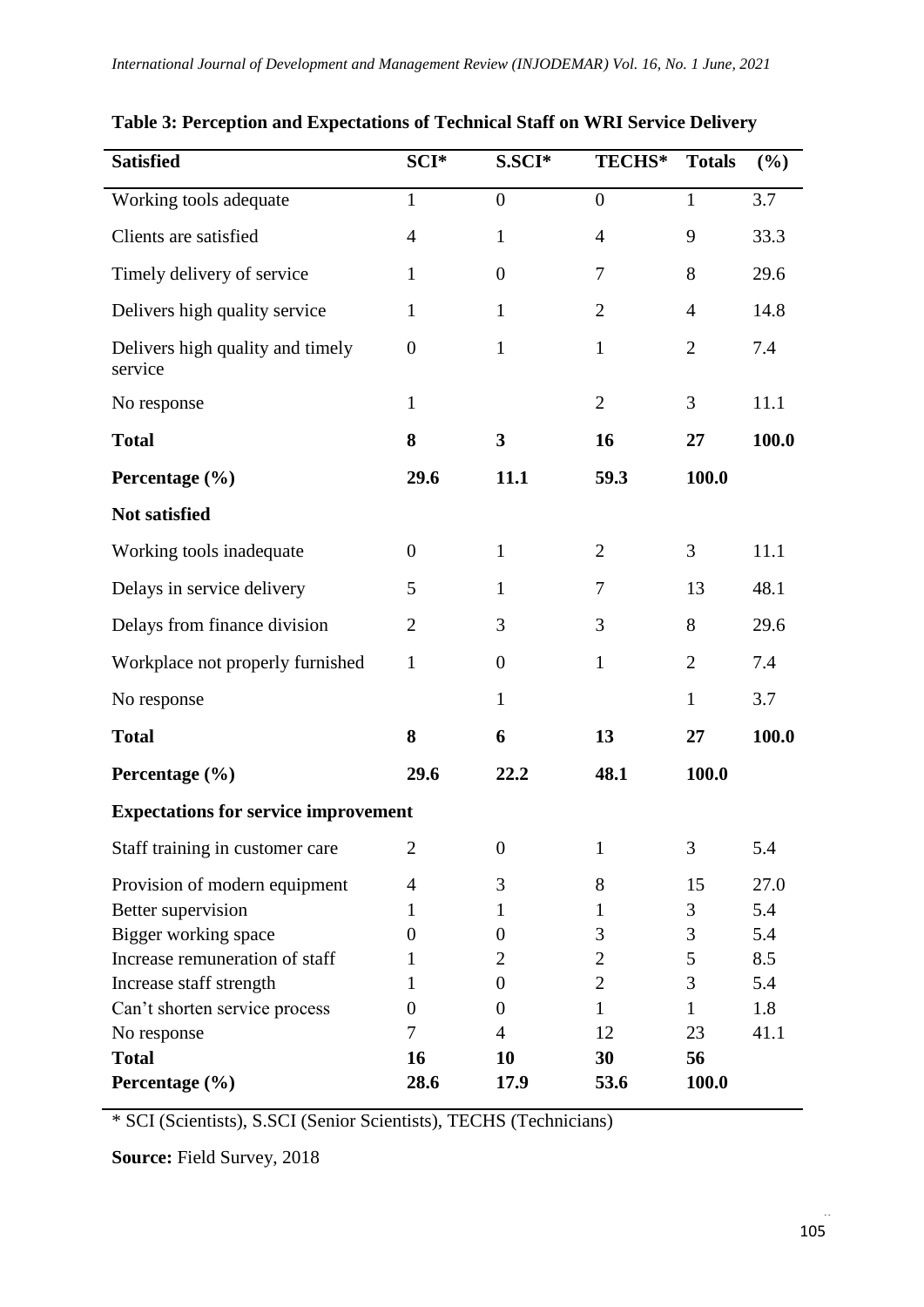Customers' highest expectations were on questionnaire items on neatness of appearance of staff and the timely release of analytical results (Table 3). Most staff not satisfied cited delays in service delivery (48%) as the source of their dissatisfaction (Table 3).

Staff listed training in customer care, investment in modern equipment, better supervision, bigger working space, increased remuneration for staff and staff strength increment as ways by which service delivery can be improved (Table 3). A high percentage of WRI technical staff (27%), especially the technicians expect to see more investment in the state-ofthe-art equipment for service delivery (Table 3).

# **Perception and Expectations of External Customers on Service Delivery**

Table 4 shows the difference in the means of the scores of expectations and perceptions and the levels of significance of the t-test when compared. Expectations were higher than perceived service quality for all the items measured, except for item 8 and 11.

**Table 4: Mean Differences in Expectations and Perceptions Based on Questionnaire Items**

|                                                             | <b>Expectations</b> | <b>Perceptions</b> | <b>Difference</b> | T-      | N  |
|-------------------------------------------------------------|---------------------|--------------------|-------------------|---------|----|
| <b>Questionnaire items</b>                                  |                     |                    |                   | value   |    |
| <b>Tangibles</b>                                            |                     |                    |                   |         |    |
| 1. Modern looking equipment                                 | 4.56                | 3.53               | 1.03              | $6.00*$ | 36 |
| 2. Employees neatness in appearance                         | 4.63                | 4.05               | 0.58              | $4.30*$ | 40 |
| 3. Comfortability of reception area                         | 4.39                | 3.68               | 0.71              | $3.85*$ | 38 |
| <b>Reliability</b>                                          |                     |                    |                   |         |    |
| 4. Fulfils promise to release<br>analytical results on time | 4.65                | 3.63               | 1.03              | $5.46*$ | 40 |
| 5. Showing sincere interest in solving<br>problems          | 4.61                | 4.13               | 0.47              | $3.83*$ | 38 |
| 6. Insisting on error-free records                          | 4.32                | 3.87               | 0.45              | $3.09*$ | 38 |
| <b>Responsiveness</b>                                       |                     |                    |                   |         |    |
| 7. Employees telling customers                              | 4.40                | 3.88               | 0.53              | $3.06*$ | 40 |
| exactly when services will be<br>performed                  |                     |                    |                   |         |    |
| 8. Employees willingness to help                            | 4.28                | 3.97               | 0.31              | 1.87    | 39 |
| customers with undivided attention                          |                     |                    |                   |         |    |
| 9. Employees giving prompt services                         | 4.50                | 3.78               | 0.73              | $4.91*$ | 40 |
| to customers                                                |                     |                    |                   |         |    |
| <b>Assurance</b>                                            |                     |                    |                   |         |    |
| 10. Employees behaviour instilling                          | 4.40                | 3.98               | 0.43              | $2.66*$ | 40 |
| confidence in customers                                     |                     |                    |                   |         |    |
| 11. Employees being consistently                            | 4.41                | 4.18               | 0.23              | 1.94    | 39 |
| courteous with customers                                    |                     |                    |                   |         |    |
| 12. Employees having the                                    | 4.45                | 4.13               | 0.32              | $2.63*$ | 38 |
| knowledge to answer customer                                |                     |                    |                   |         |    |
| questions.                                                  |                     |                    |                   |         |    |

**\*Significant difference at 95% confidence level.** 

**Source:** Field Survey, 2018

The highest expectations of clients were focused on the timely release of analytical results (item 4) and the neatness in appearance of the employees (item 2) (Table 4). This was followed by the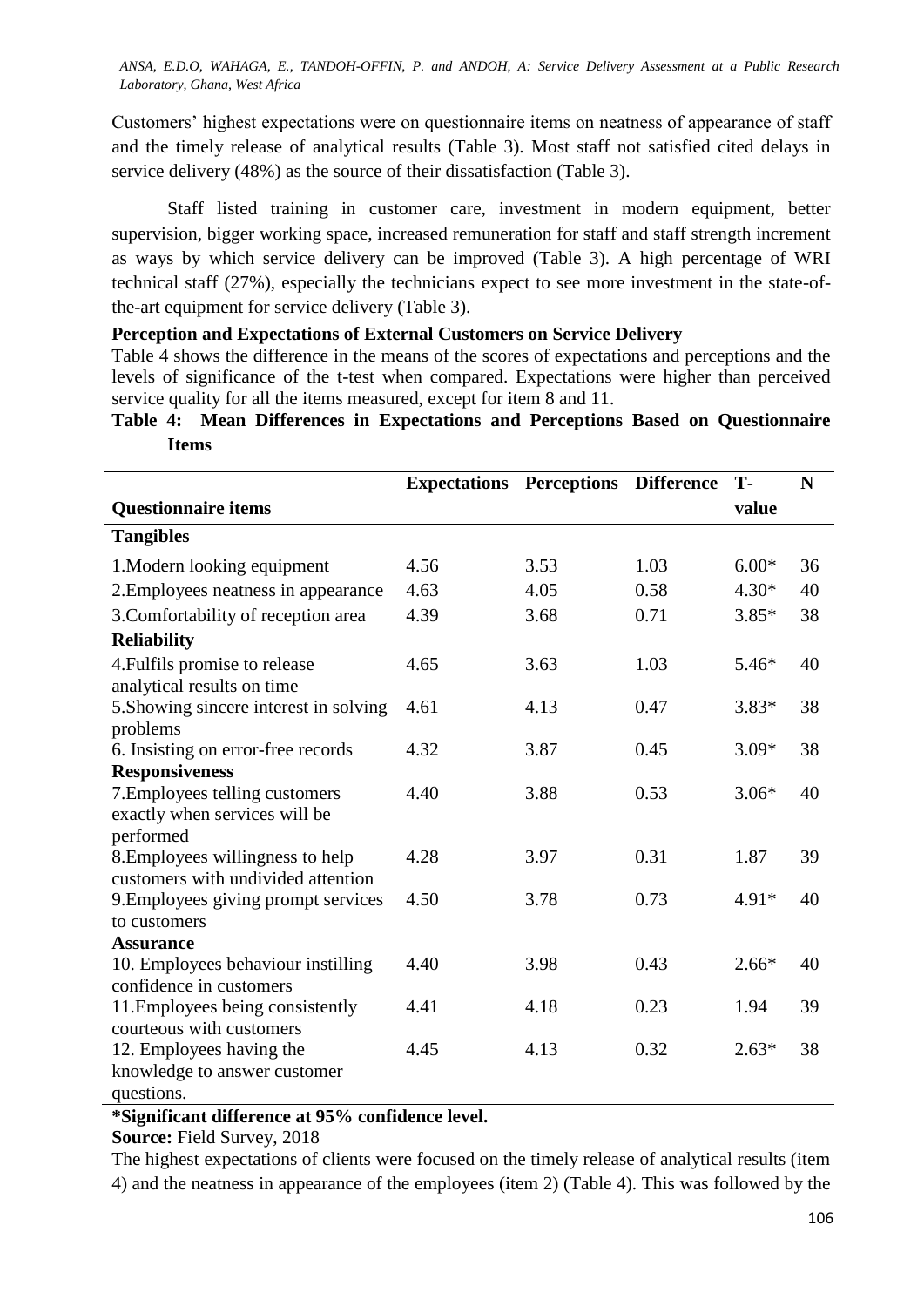sincerity of employees in solving their problems (item 5). The highest scores in perception were employees being consistently courteous with customers (item 11), showing sincere interest in solving their problems (item 5) and employees having the knowledge to answer customer questions (item 12).

Employees of WRI met customer expectations on courtesy and willingness to help customers with undivided attention as no significant differences were found between expectations and perceptions for item 8 and 11 (Table 4). The least score was on WRI having modern looking equipment (item 1).

# **Service Quality Assessment Tools for Water Quality Laboratory Services**

The test for reliability of measures of the construct had an alpha  $(\alpha)$  value of 0.91 for the twelve measures of expectation which is more than the minimum standard of 0.7 generally accepted as the threshold for reliability (Table 5).

| <b>Item</b>    |                                              | <b>Expectations</b> |                 |                 |
|----------------|----------------------------------------------|---------------------|-----------------|-----------------|
| No.            | <b>Factors</b>                               | <b>Factor 1</b>     | <b>Factor 2</b> | <b>Factor 3</b> |
|                |                                              |                     |                 |                 |
| $\mathbf{1}$   | Courteous                                    | 0.899               |                 |                 |
| $\overline{2}$ | Prompt services                              | 0.835               |                 |                 |
| 3              | Interest in solving                          | 0.767               |                 |                 |
| 4              | confidence in customers                      | 0.753               |                 |                 |
| 5              | Undivided attention                          | 0.649               |                 |                 |
| 6              | Neat appearance                              |                     |                 |                 |
|                | Modern equipment                             |                     | 0.806           |                 |
| 8              | Results ready on time                        |                     | 0.783           |                 |
| 9              | Error-free records                           |                     | 0.712           |                 |
| 10             | Comfortable reception                        |                     | 0.599           |                 |
| 11             | Answer customer                              |                     |                 | 0.858           |
| 12             | Services performed                           |                     |                 | 0.693           |
|                | Eigen values                                 | 6.39                | 1.24            | 1.1             |
|                | Explained variance (%)                       | 53.2                | 10.4            | 9.1             |
|                | Cumulative variance (%)                      | 53.2                | 63.5            | 72.7            |
|                | Cronbach alpha value $(\alpha)$ for 12 items |                     |                 | 0.91            |

### **Table 5: Factor Loadings for Expectation**

**Source:** Field Survey, 2018

All the 24 measures of the construct of reliability, responsiveness, tangibility and assurance had an  $\alpha$  value of 0.89, indicating a good estimate of internal consistency. To assess the convergent validity of the constructs, standardized factor loadings were used to determine the validity of the construct items. Factor loadings on measures of expectation (Table 5) showed three factors using a cut-off point of 0.5 and had eigen values of more than 1 (Kaiser, 1960). These three factors cumulatively contributed to 73% of the total variation. Factor 1 had high loadings on items 1-5, while factors 2 and 3 had high loadings on items 7-10 and 11-12 respectively (Table 5).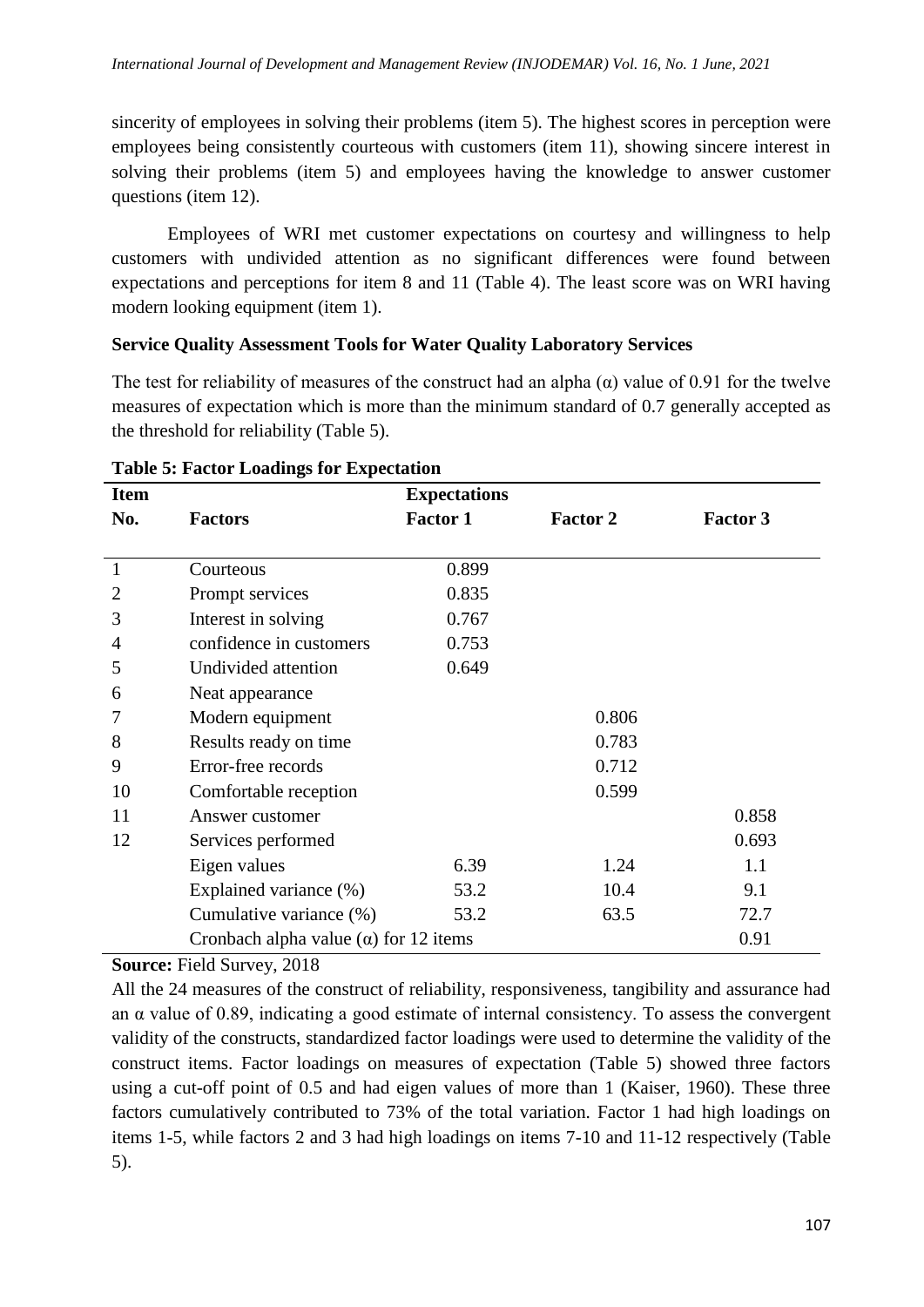# **Analyzing the Findings in Relation to the Hypotheses**

Analysis on the perception and expectations of internal customers (CSIR-WRI employees) on service delivery above helped to test hypothesisH1, " Employees of CSIR WRI (internal customers) are satisfied with the quality of their own service delivery.'' Table 3 and the analysis of it indicates that, employees of CSIR WRI (internal customers) are neither satisfied nor dissatisfied as equal proportions of WRI staff indication their satisfaction or dissatisfaction. Questions on the questionnaire relating to the satisfactory or dissatisfaction of internal customers was therefore meant to test hypothesis 1. Thus, no significant differences were found between expectations and perceptions of internal customers (Table 3).

Analysis on the perception and expectations of external customers on service delivery above helped to test hypothesis H2; "External customers are not satisfied with the service delivery of CSIR WRI employees.'' In test H2, external customers' expectations were far above the services rendered by the laboratories in CSIR WRI. Thus, there is a significant difference between expectation and perception of external customers (Table 4). This means that the hypothesis, "External customers are not satisfied with the service delivery of CSIR WRI employees'' is true. This analysis can be inferred from Table 4.

Analysis on the quality of service rendered by CSIR-WRI was done to test hypothesis H3, "The competence of a research institution such as CSIR WRI is a major factor attracting external customers to the institution for commercial transaction.'' From testing H1 and H2 one can deduce for H3 that customers are not satisfied with service delivery of CSIR-WRI but for the competence of staff. Thus, there is no significant difference between the quality of services rendered and the competence of a research Institution (see Table 5). This means that though the quality of service rendered to customers is not up to expectation and does not fully satisfy the SERVQUAL criteria for quality services rendered to customers as inferred from Table 5, customers are attracted to use the services of CSIR-WRI due to the competence of staff. **Discussion and Findings**

### **Demography of Internal and External Customers of WRI**

The ratio of 26 Scientists to 30 Technicians sampled (1:1.2) is representative of the actual numbers of the different categories of staff. Thirty-four (34%) percent of WRI technical staff had been with the institute for five years or less and the next largest group is those who had been with the institute for between 6-10 years, thus 61% of WRI technical staff had been with the institute for 10 years or less. The forty-two (42) external customers or respondents consisted of twenty-eight (28) males (66.7%) and fourteen (14) females (33.3%). This 2:1 ratio of males to females may be indicative of the dominance of males in the science profession. These external clients were predominantly private sector employees (66.7%). Fifty-seven (57%) percent of the external clients were University graduates with a bachelor's degree while twentysix (26%) percent had postgraduate University degrees. With 83% of the clients having university education, it was not surprising that expectations of these clients were high. In a study conducted by Kim (2007) to evaluate the importance of multi-scale items of the SERVQUAL model in the services of a public institution, the author noted that the expectations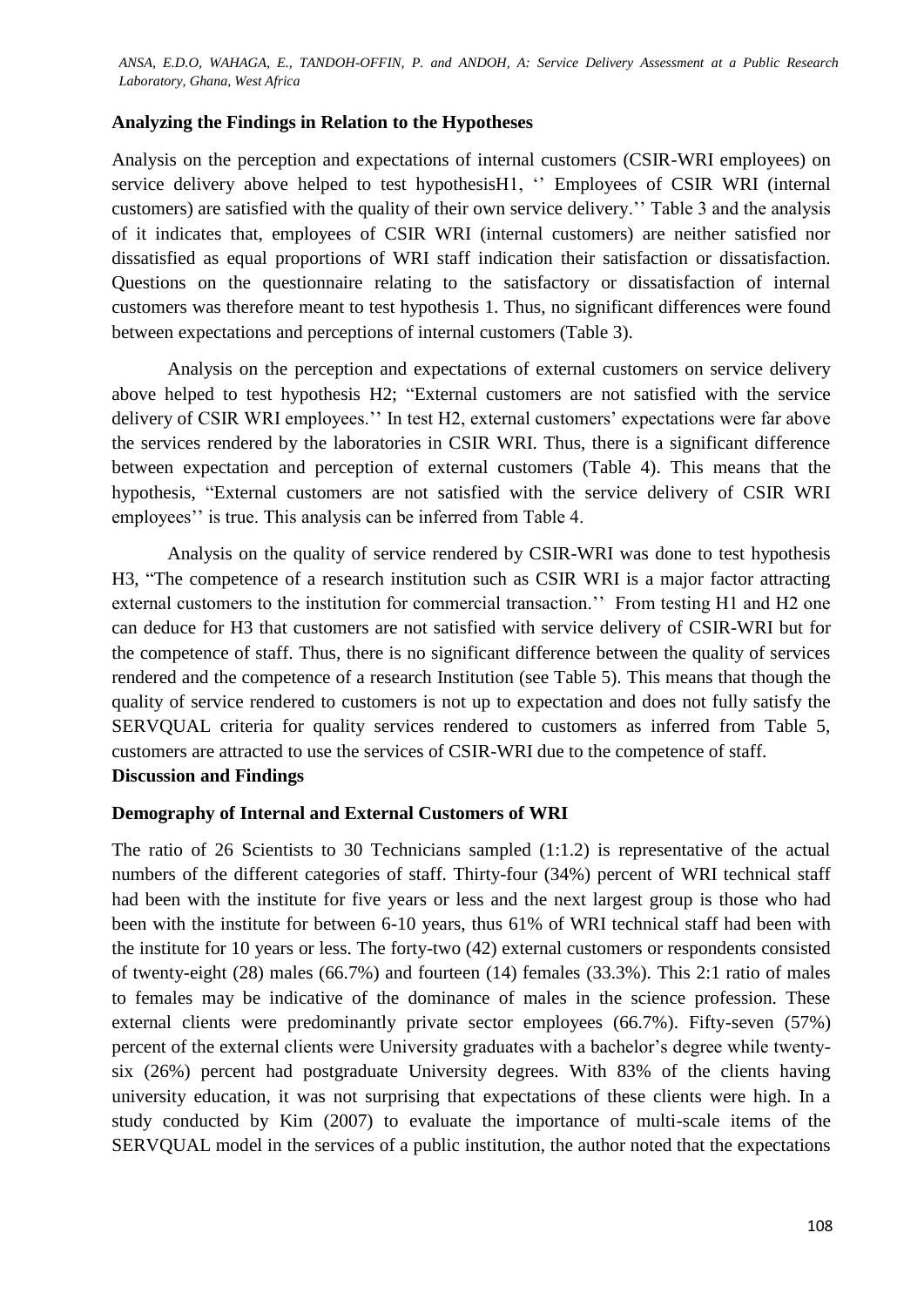of respondents were very high due to the neighbourhoods where the research was conducted. Respondents in that study were above average income earners.

# **Perception and Expectations of Internal Customers (CSIR-WRI Employees) on Service Delivery**

The staff of WRI were equally split (27-27) on whether they are satisfied with the way income generating services are rendered (Table 3). Baker and Crompton (2000) observed that there are satisfaction-generating factors and dissatisfaction-generating factors operating in organizations. For satisfied staff, majority of them feel satisfied because they believe their clients are satisfied and that services are delivered timely (62.9%). Additionally, other satisfied staff (22.2) believe service rendered are timely and of high quality. Knowing the perception of these external customers on these services therefore is imperative for any improvement in service delivery to take place. Interestingly, external customers' highest expectations were on questionnaire items on neatness of appearance of staff and the timely release of analytical reports (Table 4). There was however a significant difference between external customers' expectations and perceived service delivery, the latter being lower (Table 4). Ironically, most of the staff not satisfied cited delays in service delivery (48%) as the source of their dissatisfaction (Table 3).

Thirty percent of staff attributed their dissatisfaction of service delivery to delays caused by the Finance Division of WRI who are involved in the procurement of consumables and the processing of request for equipment purchase and repairs. Incidentally, inadequate tools were mentioned by 11% of respondents as the source of their dissatisfaction. Clearly, the source of the dissatisfaction among the WRI technical staff has financial management decisions bordering on what to buy (inadequate tools and furnishing) and when to buy (procurement) as significant contributors. High levels of red tape and cumbersome rules are very characteristic of public sector organizations compared with private sector organizations (Boyne, 2002) and this may lead to low motivation and poor service delivery quality (Kjeldsen and Jacobsen, 2012).

Staff listed training in customer care, investment in modern equipment, better supervision, bigger working space, increased remuneration for staff and staff strength increment as ways by which service delivery can be improved (Table 3). Indeed, the human capital and its orientation in public organizations are critical intangible resources for strategic management to achieve corporate goals (Andrews et al., 2016). A high percentage of WRI technical staff (27%), especially the technicians expects to see more investment in the state-of-the-art equipment for service delivery (Table 3). This was anticipated as the number of samples to process would increase with increasing number of clients. Investing in such equipment therefore can shorten the sample processing time and increase the speed of service delivery. An unusually high number of 'no response' (41.1%) was observed. This is characteristic of public institutions, where the possibility of victimization by superiors is high when senior officers feel criticized. Public institutions tend to be political in nature and are usually less fair, less ethical and this may result in diminished employee performance and less job satisfaction, reduced commitment to the organization and low service quality (Ferris and Kacmar 1992, Harris and Kacmar, 2005, Folger, Konovsky and Cropanzano, 1992; Vigoda-Gadot, 2003).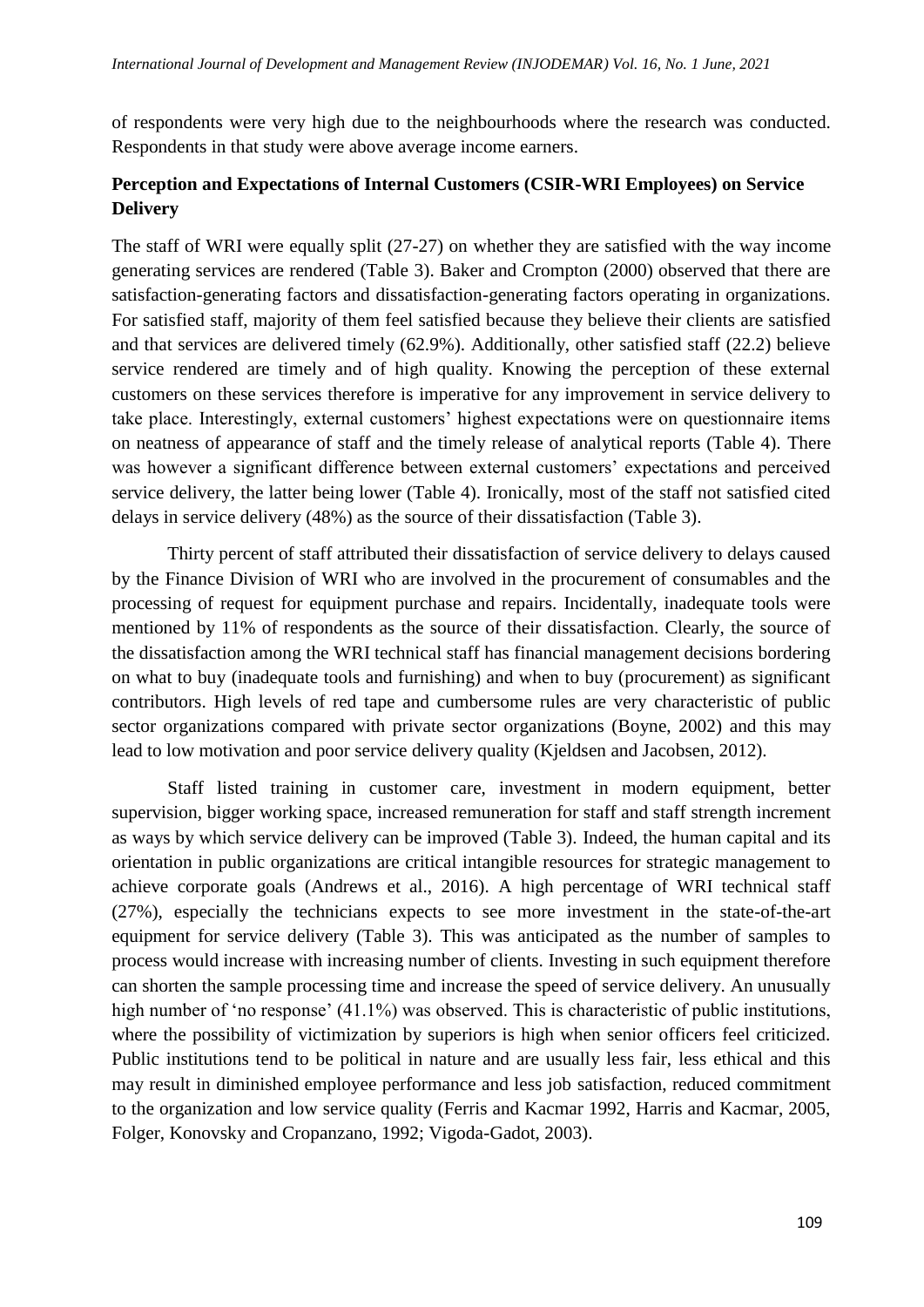# **Perception and Expectations of External Customers on Service Delivery**

Table 4 shows the difference in the means of the scores of expectations and perceptions and the levels of significance of the t-test when compared. Expectations were higher than perceived service quality for all the items measured, except for item 8 and 11. The highest expectations of clients were focused on the timely release of analytical reports (item 4) and the neatness in appearance of the employees (item 2) as mentioned earlier. This was followed by the sincerity of employees in solving their problems (item 5). All the 12 items had a mean value above 4.0 suggesting that all these items were important to the external clients. Laboratory managers of WRI therefore need to focus on ensuring that staff are properly dressed, and laboratory analytical reports are released on time.

The highest scores in perception were employees being consistently courteous with external customers (item 11), showing sincere interest in solving their problems (item 5) and employees having the knowledge to answer customer questions (item 12). This set of items may be described as competence. Employees of WRI met external customer expectations on courtesy and willingness to help customers with undivided attention as no significant differences were found between expectations and perceptions for item 8 and 11 (Table 4). The least score was on WRI having modern looking equipment (item 1). As clients are usually not allowed into the laboratories, perception on the modernity of the laboratory equipment of WRI therefore may have come from impressions gathered at the reception area. The reception area therefore should be a key point of attention for improving corporate image.

# **Service Quality Assessment Tools for Water Quality Laboratory Services**

The measures of the construct showed very high reliability with an alpha  $(\alpha)$  value of 0.91 for the twelve measures of expectation (Table 5). The convergent validity of the constructs for assessing external customer expectations, determined by standardized factor loadings showed three factors having a cut-off point of more than 0.5 and having eigen values of more than 1 (Kaiser, 1960). These three factors cumulatively contributed to 73% of the total variation. Factor 1 had high loadings on items 1-5, while Factor 2 and 3 had high loadings on items 7-10 and 11-12 respectively (Table 5). Constructs for Factor 1 can be described as responsiveness (being courteous, offering prompt services, showing interest in solving the problems of external clients, instilling confidence, and giving undivided attention to external clients). Constructs for Factor 2 having modern looking equipment and prompt, error-free analytical reports are tangibles. Factor 3 consisted of employees having the requisite knowledge and skills to answer the questions of external customers and letting external customers know exactly when services would be performed. This third factor can be described as competence. Studying the expectation and perception of external customers of a publicly owned museum, Nowacki (2005) noted that the customers found competence of personnel to be a particularly important factor. In a study involving the measurement of multiple dimensions of service quality of local government institutions to the citizenry in Korea, Kim (2007) also noted that responsiveness and tangibles were important factors to external customers who in this case happen to be the citizens. This shows that the SERVQUAL model can have a wide range of applications in many industries including environmental laboratory services rendered by a public institution. This observation is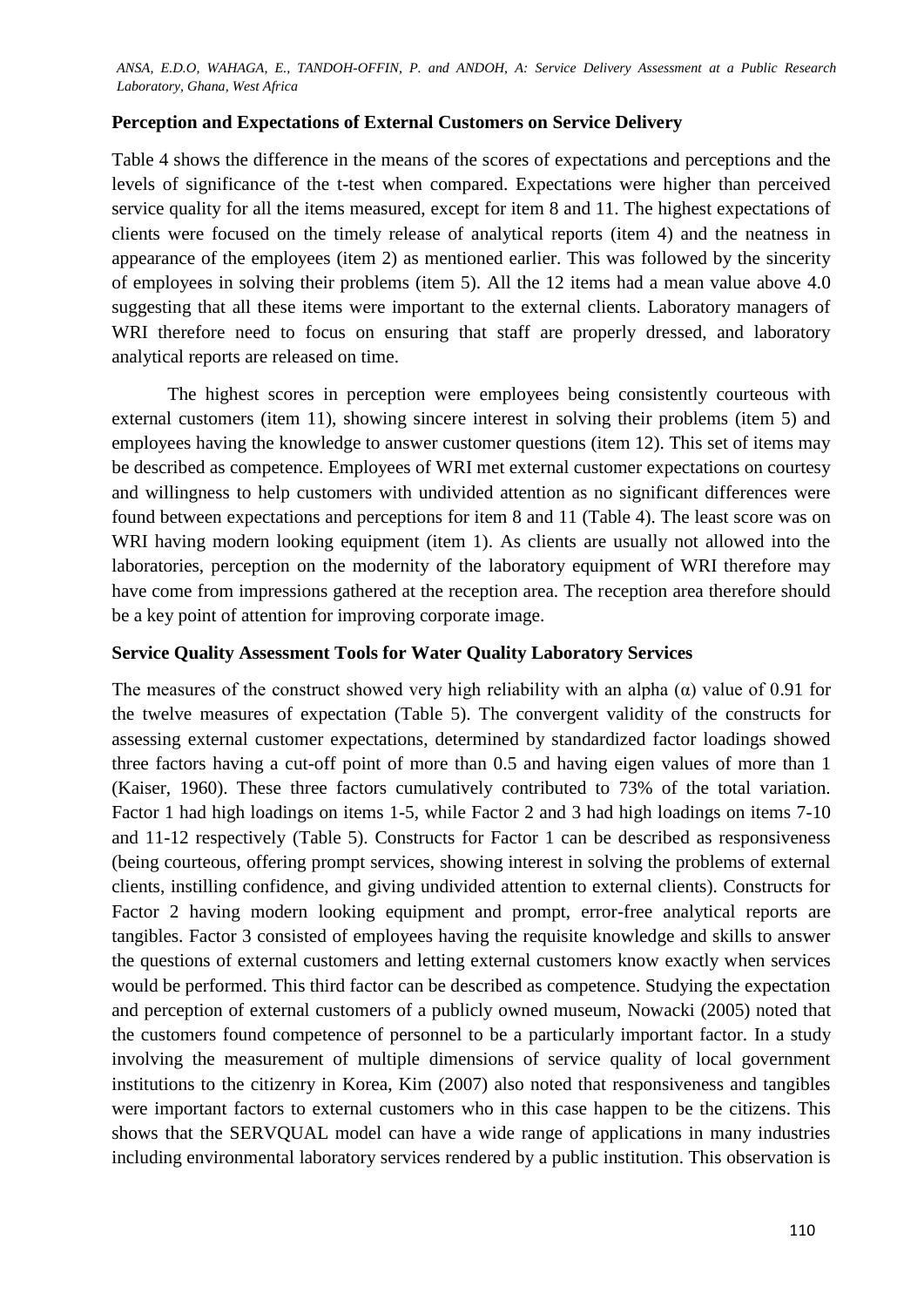consistent with the findings of Zafiropoulos and Vrana (2008) who noted a wide applicability of the model, even in public sector educational services.

# **Conclusion**

The study showed a correlation between expectations and perceptions, job satisfaction and productivity thus indicating that there is need to enhance work environment, work relations, and offer more training for greater productivity to meet the expectations of both internal and external customers. For customers to be neither satisfied nor dissatisfied, management could probe further to find ways of satisfying the customers since they are an important component (lifeline) of any organization that depend on customers. Again, knowing the expectations of customers and finding out that they are not satisfied with services rendered is a good thing as that would help shape the services rendered to the customers' expectations.

The type of equipment used can give both the internal and external customers some level of satisfaction to attract more customers and keep older ones. Internal customers will feel comfortable and confident working with the state-of-the-art equipment thereby ensuring internal customer satisfaction. This in a way can trigger internal customers to introduce more external customers to the organisation/institution. This boils down to funding as services must be priced reasonably and equipment and working space upgraded frequently. CSIR WRI will therefore have to source for either external or internal funding to keep upgrading its laboratories to the required standard or training its staff to enhance quality services and for that matter customer satisfaction.

With all these coming together, profitability will be achieved in no time and the state-ofthe-art equipment not difficult to acquire and upgrade. However, CSIR WRI will have to put in a lot of effort to get to the stage where the SERVQUAL criteria for quality services rendered to customers are met.

# **Recommendations**

- $\triangleright$  It is recommended that attention be paid to areas where significant gap existed between client perception and expectation of service quality. This may include issues such as acquisition of ultra-modern equipment that can handle several samples at the same time and improvement in visitor reception areas.
- $\triangleright$  Training in customer care would need to focus on items of responsiveness mentioned earlier.
- $\triangleright$  A working environment free of fear and intimidation may also encourage increased productivity.

# **Limitations of the Study**

The findings of the study, particularly with respect to the constructs for the assessment of service quality in the environmental management laboratory services industries must be interpreted with caution as data used were limited. It would therefore be necessary to expand the scope of this research in another organization, increasing the number of respondents.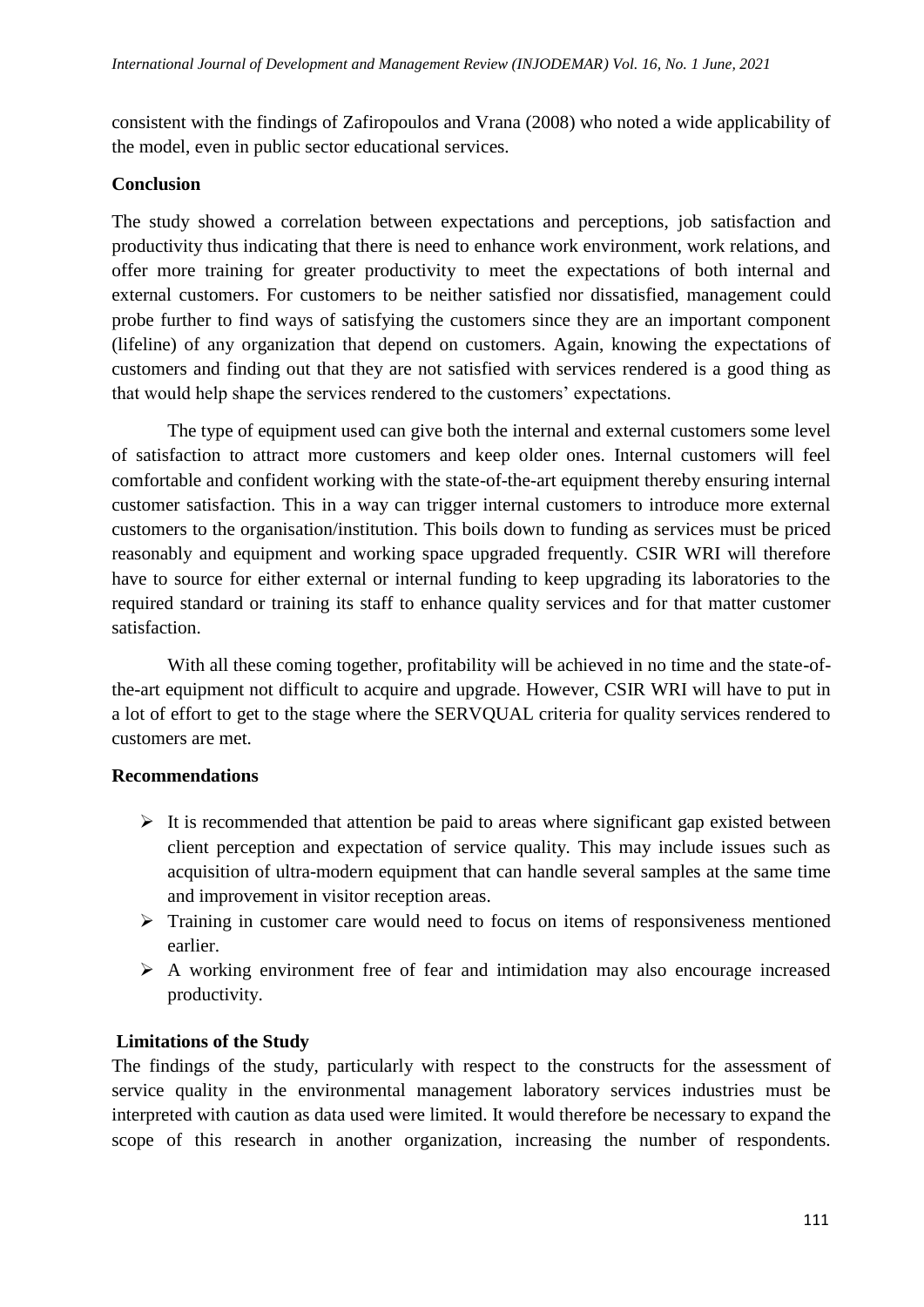Recommended changes when implemented need to be evaluated to assess their effectiveness. These recommendations can be tried on a pilot scale and then scaled up for full implementation.

### **Declaration of Interest**

No known conflict of interest exists to the best of the knowledge of authors

#### **References**

- Amin, M., Isa, Z., &Fontaine, R. (2011).The role of customer satisfaction in enhancing customer loyalty in Malaysian Islamic banks, *The Service Industries Journal, 31*(9): 1519-1532.
- Anderson, E.W. & Fornell, C. (2000).Foundations of the American Customer Satisfaction Index. *Total Quality Management, 11*(7): 869-882.
- Andrews, R., Beynon, M.J. & McDermott, A.M. (2016). Organizational capability in the public sector: A configurational approach. *Journal of Public Administration Research and Theory, 26*(2): 239–258.
- Anitsal, I. & Schumann, D.W. (2007). Conceptualization of customer productivity: The customer's perspective on transforming customer labour into customer outcomes using technology-based self-service options. *Journal of Marketing Theory and Practice*, *15*: 349-363.
- Appelbaum, S.H., Adam, J., Javeri, N., Lessard, M., Jean, P. Simard, M., & Sorbo, S. (2005).A case study analysis of the impact of satisfaction and organizational citizenship on productivity. *Management Research News,28*(5):1-26.
- Babakus, E., & Mangold, W. (1992).Adapting the SERVQUAL scale to hospital services: An empirical investigation. *HSR: Health Services Research*, 26(6):767–786.
- Boyne, George A. (2002). Public and private management: What's the difference? *Journal of Management Studies* 39:97–122.
- Ferris, G. R., & Kacmar, M. K. (1992).Perceptions of organizational politics. *Journal of Management* 18(1): 93–116.
- Folger, R., Konovsky, M. A. & Cropanzano, R. (1992).A due process metaphor for performance appraisal, In L. L. Cummings and B. M. Staw (eds), *Research in organizational behaviour* 14, 129–77. Greenwich, CT: *JAI Press*.
- Gustafsson, A. & Johnson, M.D. (2002). Measuring and managing the satisfaction-loyaltyperformance links at Volvo. *Journal of Targeting, Measurement & Analysis for Marketing* 10(3): 249-58.
- Harris, K. J. & Kacmar, M. K. (2005).Easing the strain: The buffer role of supervisors in the perceptions of politics-strain relationship. *Journal of Occupational and Organizational Psychology* 78(3): 337–54.
- Heskett, J.L., Sasser Jr., W.E. & Schlesinger, L.A. (1997).*The Service-Profit Chain: How leading companies link profit and growth to loyalty, satisfaction, and value*. New York: The Free Press.
- Kaiser, H. F. (1960). The application of electronic computers to factor analysis. *Educational and Psychological Measurement*, 20:141–151.